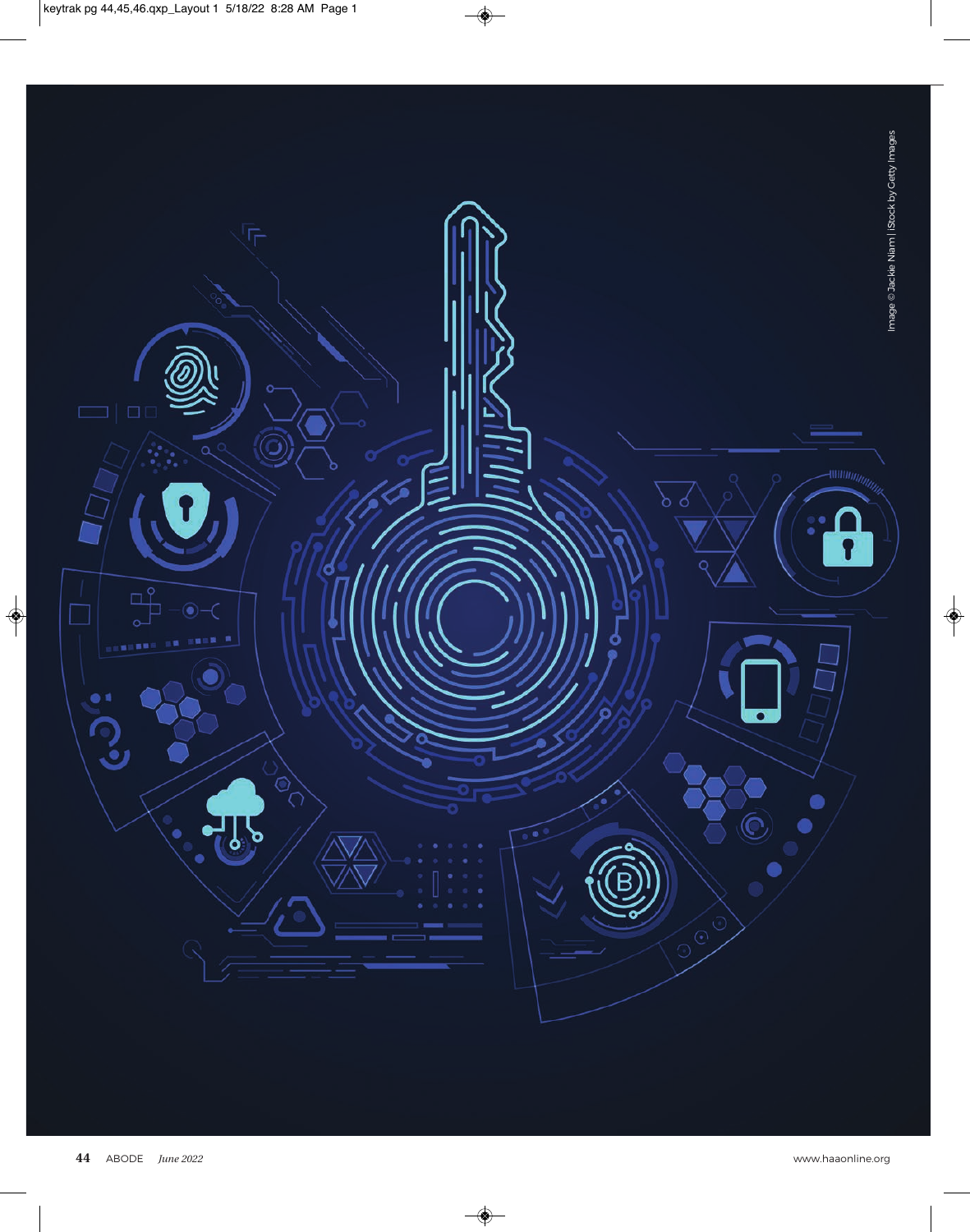# **Is Smarter Better?**

*New research shows multifamily professionals are split on smart locks vs. traditional keys.* By **CARL HANLY**, CAS, KeyTrak

ultifamily communities are<br>getting smarter. Technology<br>research group Omdia pre-<br>dicts that by 2025, around<br>40% of all U.S. apartments<br>will be considered smart properties.<br>Residents living in smart properties enjoy<br>ameniti getting smarter. Technology research group Omdia predicts that by 2025, around 40% of all U.S. apartments will be considered smart properties. Residents living in smart properties enjoy amenities such as smart thermostats, smart appliances that communicate with staff about required maintenance, and smart locks – one of the most talked-about smart technologies in the industry.

But how do property management professionals feel about smart locks (also called electronic locks or keyless entry)? Are they truly an amenity, or are they a liability?

To find out, our market research team at KeyTrak asked 202 multifamily professionals to share their thoughts. The results were recently published in a report called "Smart Locks vs. Metal Keys: How are multifamily communities managing access control in 2022 and beyond?" Through our research, we noticed three overarching trends.

# **1. Some respondents prefer the security and tracking capabilities of smart locks.**

In the survey, 47% of respondents said they use smart locks either exclusively or combined with traditional keys. The top three reasons respondents like smart locks are that they're user friendly, convenient, and easy to track.

Property managers like that they can see when employees and contractors have accessed each apartment, which reduces liability. Additionally, unlike when a physical key is lost or stolen, they can simply reprogram the lock.

Electronic locks are also popular with some residents since they can easily unlock their doors with codes, fobs, or their smartphones. One multifamily professional said, "When we asked the residents which they would prefer — traditional keys or keyless entry — 80-85% of the residents opted for keyless entry."

## **2. Others like the reliability and familiarity of traditional metal keys.**

While smart locks are becoming more popular, not everyone is at ease with them. In fact, only 28% of total survey respondents believe smart locks are safer than traditional keys. Fifty-three percent of respondents reported that they still use physical keys exclusively, and 67% of those said they don't have any plans to implement smart locks.

Why are they so wary of keyless entry? The most common objections were the risk of hacking, software malfunctions, and power loss. As one respondent pointed out, "In the event of an emergency or wiring failure, at least a traditional key will still get the door open. When it's locked shut it's a fire safety hazard."

In addition, professionals from communities with an older demographic said residents were more comfortable with metal keys and wouldn't (or didn't) adapt well to electronic locks.

"I came from a community that used [smart locks]," said one person. "The installation was difficult for our residents, and our older residents weren't a huge fan of change, so we got a lot of complaints in the office."

### **3.Security is a priority for everyone.**

Although respondents were split on whether smart locks or metal keys work better and are less risky, all agreed that security is important.

Of those whose communities have smart locks, nearly half (48%) said they implemented them because they provide better security than traditional locks. In keeping with respondents' focus on improving security, 40% secure fobs or cards in an electronic key control system.

On the flip side, security is a motivating factor for the 67% of metal key users who said they have no plans to implement smart locks. As I mentioned earlier, many expressed a healthy distrust of smart technology and felt that traditional locks are more reliable and secure.

## **What's the smart approach to key and access control?**

So is smarter better? Or are tried-and-true metal keys the way to go? It depends. For example, smart locks that log door access